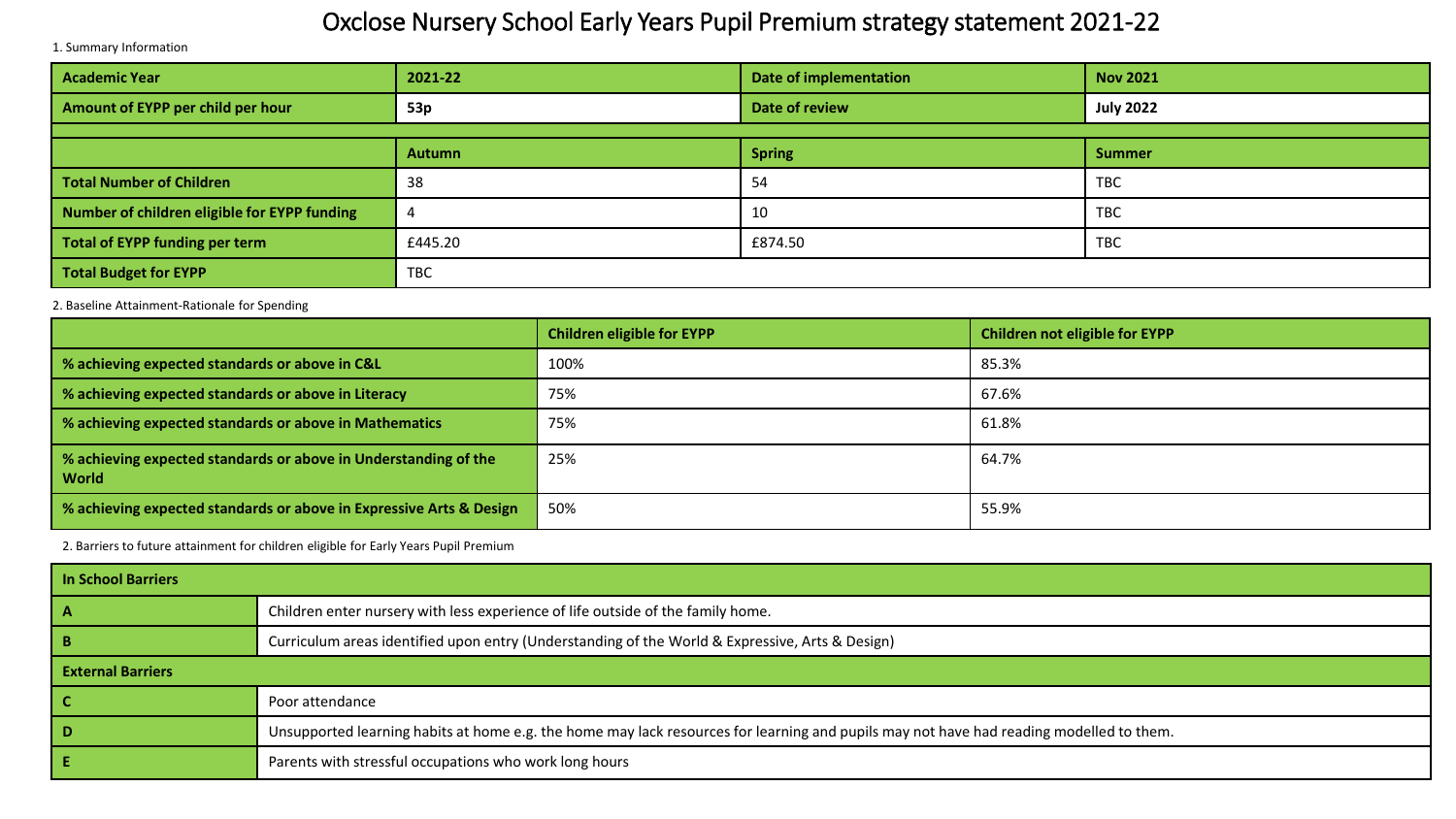| Desired outcomes and how they will be measured |                                                                                                       | <b>Success criteria</b>                                                                                   |  |
|------------------------------------------------|-------------------------------------------------------------------------------------------------------|-----------------------------------------------------------------------------------------------------------|--|
|                                                | Improved understanding of the world and greater life experiences                                      | More children meeting age related expectations or better by the end of the academic year.                 |  |
| B.                                             | Children play more imaginatively which in turn will increase their sense of<br>empathy towards others | More children meeting age related expectations or better by the end of the academic year.                 |  |
|                                                | Children have wider vocabulary as a result of greater life experiences                                | Children have increased confidence when talking about the world around them                               |  |
| D                                              | The gap between EYPP and non EYPP will be reduced                                                     | Children to make accelerated progress by the end of the year, meeting age related expectations or better. |  |
|                                                | Increased attendance.                                                                                 | Children attend well. Children who are not able to attend are supported with home learning.               |  |

## 5. Planned Expenditure

| <b>Desired outcome</b>                                                 | <b>Action</b>                                                                                                                                                                                                                                                                                                     | <b>Rationale</b>                                                                                                                                                                                                                                                                                                                                                                            | Impact                                                                                                                | <b>Staff</b>                  |
|------------------------------------------------------------------------|-------------------------------------------------------------------------------------------------------------------------------------------------------------------------------------------------------------------------------------------------------------------------------------------------------------------|---------------------------------------------------------------------------------------------------------------------------------------------------------------------------------------------------------------------------------------------------------------------------------------------------------------------------------------------------------------------------------------------|-----------------------------------------------------------------------------------------------------------------------|-------------------------------|
| A- Improved understanding of the<br>world and greater life experiences | EYPP children to receive small<br>group BLAST interventions.<br>EYPP children to receive small<br>group story interventions.<br>EYPP children to receive trips into<br>the community in small groups to<br>the park, woods, shops, bus trip<br>Arrange for each child to join the<br>Book Trusts 'Letterbox Club' | As the size of a class or teaching group<br>gets smaller it is suggested that the<br>range of approaches a teacher can<br>employ and the amount of attention<br>each child will receive will increase,<br>improving outcomes for children.<br>Children's experience of the world will<br>be widened through stories, rhymes<br>and poems.                                                   | Improved outcomes for<br>children.<br>$\bullet$<br>Children eligible for EYPP to<br>$\bullet$<br>make rapid progress. | Keyworkers<br>Parent helpers  |
| B- Children play imaginatively with<br>peers                           | EYPP children to receive small<br>group story interventions.<br>Interventions will include work to<br>retell stories through role play,<br>small world play and puppet work.                                                                                                                                      | Staff will have the opportunity to<br>model story telling and imaginative<br>play to smaller groups of children.<br>Children will have increased<br>knowledge of stories which will enable<br>them to retell stories through a variety<br>of different ways.<br>Many of our EYPP children are shy in<br>larger groups and would benefit from<br>working with smaller numbers of<br>children | EYPP children have increased<br>confidence to retell stories and play<br>imaginatively with their peers.              | Keyworkers<br>Theatre company |